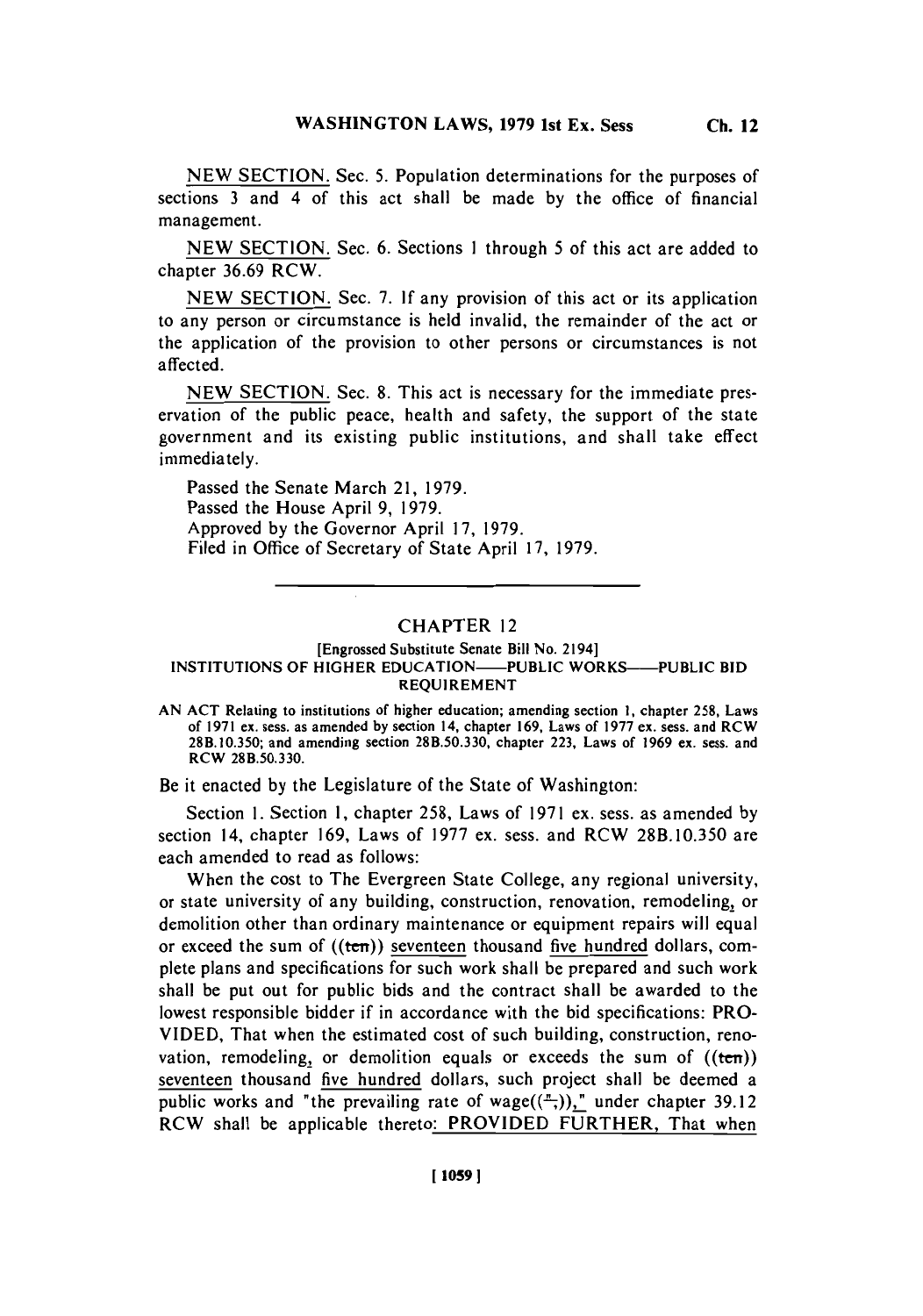such building, construction, renovation, remodeling, or demolition involves one trade or craft area and the estimated cost exceeds ten thousand dollars, complete plans and specifications for such work shall be prepared and such work shall **be** put out for public bids, and the contract shall be awarded to the lowest responsible bidder if in accordance with the bid specifications: PROVIDED FURTHER, That any project regardless of dollar amount may **be** put to public bid.

Where the estimated cost to The Evergreen State College, any regional university, or state university of any building, construction, renovation, remodeling, or demolition is less than seventeen thousand five hundred dollars, the publication requirements of RCW 39.04.020 and 39.04.090 shall be inapplicable.

In the event of any emergency when the public interest or property of The Evergreen State College, regional university, or state university would suffer material injury or damage **by** delay, the president of such college or university may declare the existence of such an emergency and reciting the facts constituting the same may waive the requirements of this section with reference to any contract in order to correct the condition causing the emergency: PROVIDED, That an "emergency( $(\frac{\pi}{2})$ )," for the purposes of this section, means a condition likely to result in immediate physical injury to persons or to property of ((the institution of higher education)) such college or university in the absence of prompt remedial action or a condition which immediately impairs the institution's ability to perform its educational obligations.

Sec. 2. Section **28B.50.330,** chapter **223,** Laws of **.1969** ex. sess. and RCW 28B.50.330 are each amended to read as follows:

The boards of trustees of community college districts are empowered in accordance with the provisions of this chapter to provide for the construction, reconstruction, erection, equipping, demolition, and major alterations of buildings and other capital assets, and the acquisition of sites, rights-ofway, easements, improvements, or appurtenances for the use of the aforementioned colleges as authorized **by** the college board in accordance with RCW 28B.50.140; to be financed by bonds payable out of special funds from revenues hereafter derived from income received from such facilities, gifts, bequests, or grants, and such additional funds as the legislature may provide, and payable out of a bond retirement fund to be established **by** the respective district boards in accordance with rules and regulations of the state board. With respect to building, improvements, or repairs, or other work, ((the trustees shall have and be subject to the same powers or duties as are authorized and imposed upon school directors by the provisions of RCW 28A.58.135 as now or hereafter amended)) where the estimated cost exceeds five thousand dollars, complete plans and specifications for such work shall be prepared and such work shall **be** prepared and such work shall be put out for public bids and the contract shall be awarded to the lowest